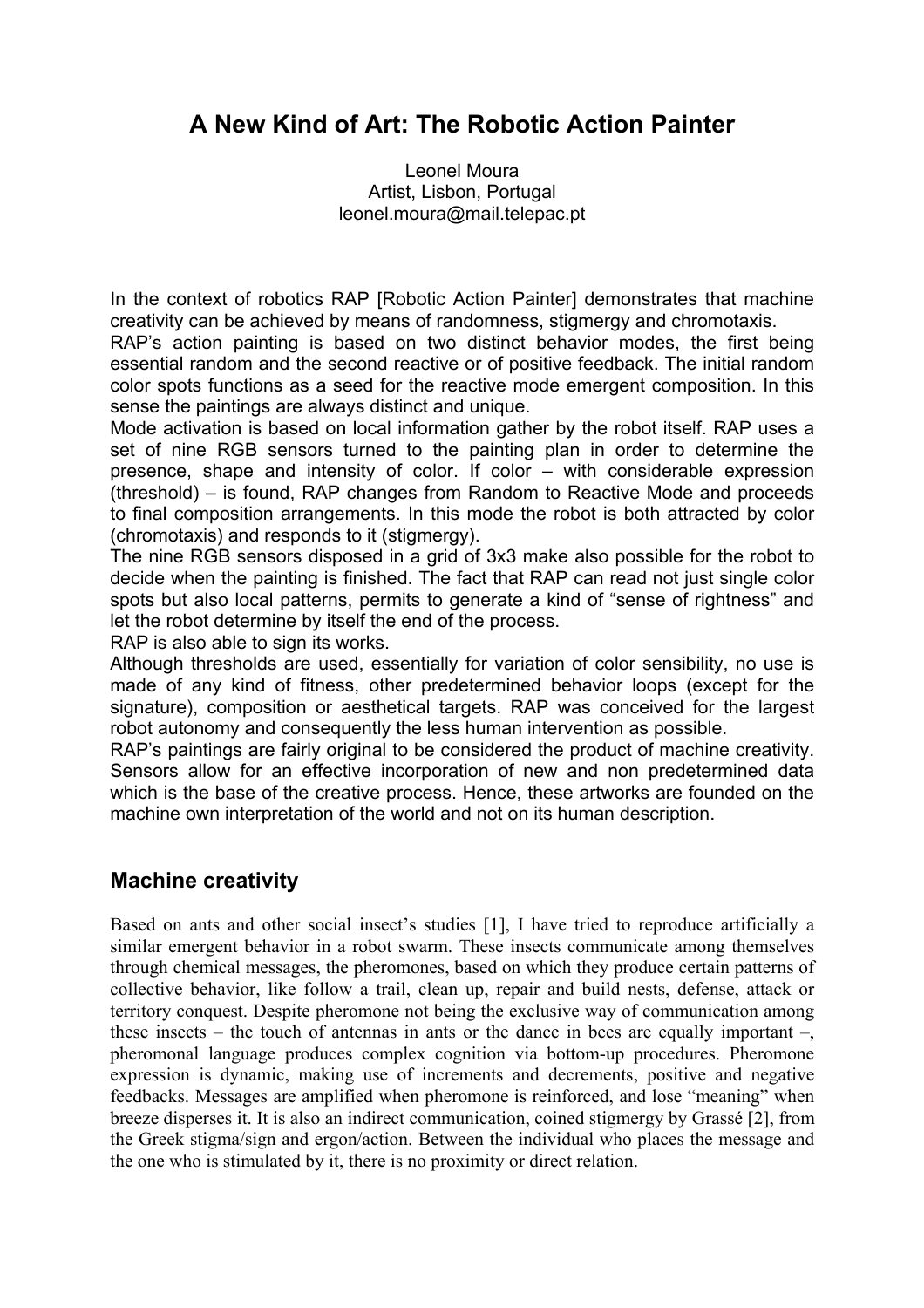Following these principles, I have replaced pheromone by color in my first ant-robots (2001). The marks left by one robot triggers a pictorial action on other robots. Through this apparent random mechanism abstract paintings are generated, which reveal well defined shapes and patterns. These robots create abstract paintings that seem at first sight just random doodles, but after some reflexive observation color clusters and patterns become patent. Through the recognition of the color marks left by a robot, the others react to it reinforcing certain color spots. The process is thus everything but arbitrary, stemming from a creative technique analogue to millions of years of evolution. As far as I know, ArtSBot (Art Swarm Robots) [3] was the first project to use emergent organization for developing robot creativity. Every previous experiment focused exclusively on randomness or sometimes on target strategies leading the machines to fulfill a pre-determined program created by the human artist. On the contrary, ArtSBot was ment to put into practice the utmost possible machine autonomy, aimed at producing original paintings. In operational terms, ArtSBot consists of a series of small "turtle" type robots, equipped with two felt pens and a pair of RGB sensors pointing to the painting plan. With these "eyes" the robots seek color (chromotaxis), determine if it is hot or cold, choose the corresponding pen and strengthen it by a constant or variable trace. To begin the process, when the canvas is still blank, the robots leave here and there a small spot of color randomly. Based on these simple rules, unique paintings are produced: from a random background stands out a well defined composition with intense shapes of color. In other words, initial randomness generates "order". The process is emergent and based on the properties of stigmergy.



#### **1. A robot of the ArtSBot swarm**

The artistic product of these robots is entirely original. In the same way that somebody who writes a book cannot be considered as a mere instrument of his primary school teacher, robots cannot be seen as simple instruments of the artist that conceived and programmed them. There is an effective incorporation of new and non predetermined information in the process. And that cannot be called anything but creativity. It is true that consciousness is lacking to this creativity. But if we look at the history of modern art, it is obvious that, for example, surrealism tried to produce art works exactly in these same terms. The "pure psychic automatism", the quintessential definition of the movement itself, appeared as a spontaneous, non-conscious and without any aesthetic or moral intention technique. In the first Surrealist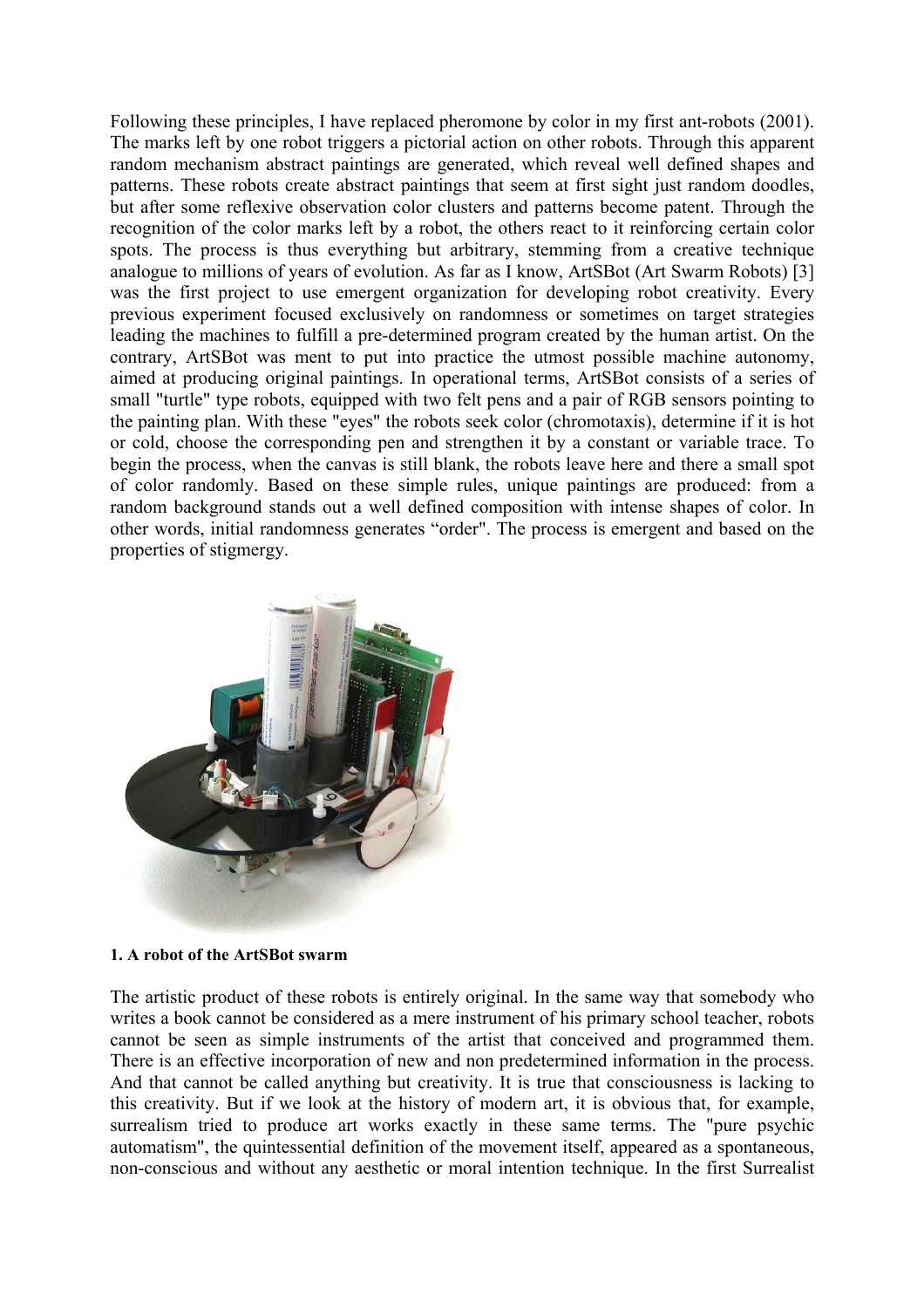Manifesto André Breton (1924) defined the concept in this way: "Pure psychic automatism by which it is intended to express, either verbally or in writing, the true function of thought. Thought dictated in the absence of all control exerted by reason, and outside all aesthetic or moral preoccupations." [4]. In the field of the visual arts, Pollock it is who better fulfills this intention by splashing ink onto the canvas with the purpose of representing nothing but the action itself. This was coined Action Painting, as it is well-known. Perhaps, because of that, the first paintings from my robots are, aesthetically, so similar to the ones of Pollock or André Masson, another important automatism based painter. In his surrealist period, this artist tried frequently to prompt a low conscious state by going hungry, not sleeping or taking drugs, so that he could release himself from any rational control and therefore letting emerge what at the time, in the path of Freud, was called the subconscious. The absence of conscience, external control or pre-determination, allow these painting robots to engender creativity in its pure state, without any representational, aesthetic or moral intention.

RAP (Robotic Action Painter), created in 2006 for the Museum of Natural History in New York, is an individualist artist and not a swarm, but makes use of the same composition methods based on stigmergy and emergence. This robot is additionally able to determine, by its own means, the moment in which the painting is finished. Previous versions didn't have this capacity being conditioned by battery discharge or my will to stop the process. RAP's decision is taken based on the information that it gathers directly from the painting, what produces a considerable variation of time and form, since RAP can decide that the work is complete after a relatively short while (entailing accordingly a low pictorial expression) or can extend the picture construction for a quite long period, making it much more dense and complex. The "secret" of this behavior is in the significant change of the sensors, which passed from two to nine "eyes", allowing now the reading of local patterns, in addition to color spots. RAP is also my first robot to sign its works.

ISU, the poet robot also created in 2006, has the ability to write letters and words producing poems and emergent compositions based on the letter, quite similarly to the Lettrism style, artistic movement that followed Surrealism.

These references to 20th century art movements do not seek any kind of historical legitimacy, but are intended simply to show how certain morphogenesis processes produce similar results in human as well as non-human artists. My painting robots generate artworks based on emergence. The essential of those creations is based on the machine own interpretation of the world and not on its human description. No previous plan, fitness, aesthetical taste or artistic model is induced. These robots are machines dedicated to their art. Creativity is not an exclusive ability of human culture and it can be acknowledge in the same way in the physical, biological and artificial world.

### **RAP's behavior**

RAP is equipped with a grid of 3x3 color detection sensors, eight obstacle avoidance sensors, a compass, a microcontroller and a set of actuators for locomotion and pen manipulation. The microcontroller is an onboard chip, to which the program that contains the basic rules is uploaded through a PC serial interface.

The algorithm that underlies the program uploaded into RAP's microcontroller induces basically two kinds of behavior: the random behavior that initializes the process by activating a pen, based on a small probability, whenever the color sensors read white; and the positive feedback behavior that reinforces the color detected by the sensors, activating the matching color pen. These two distinct behaviors are described as modes, the Random Mode and the Color Mode. In the random mode RAP searches for color (chromotaxis). Until a sufficient amount is not found (threshold) RAP activates here and there, randomly, a pen stroke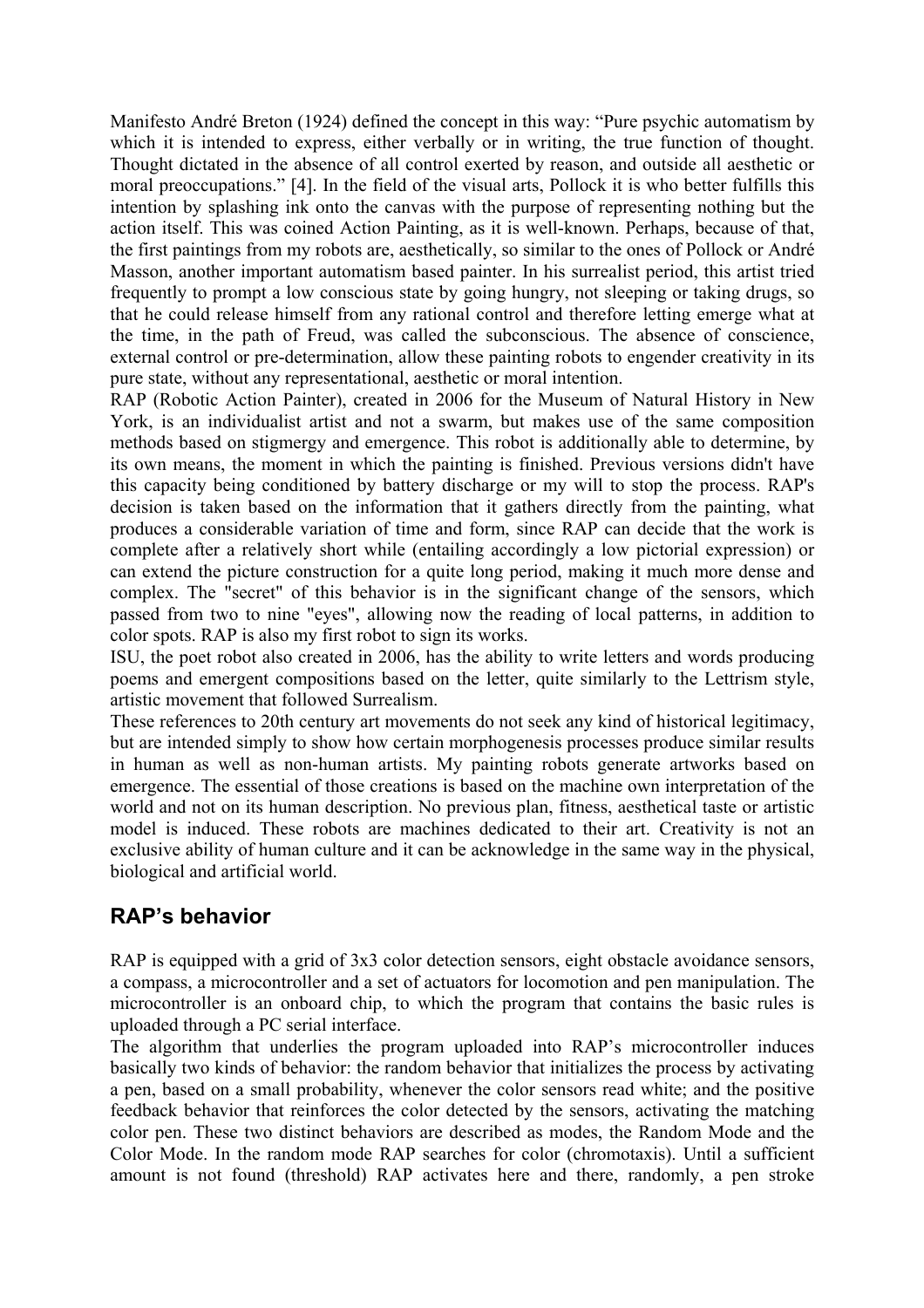choosing also randomly the color and the line configuration. The shape, orientation and extent of these initial lines are determined by the robot based on a random seed acquire from its relative position in the space. This is done with the data retrieved by the onboard compass. In this way RAP's random generator can be described as real random and not pseudorandom.

When a certain amount of color is detected the robot stops the random behavior and changes to color mode. In this phase RAP only reacts to the spots where a certain amount of color is found, reinforcing it with the same tone.

After a while a discrete pattern emerges, where from a general random background a well defined composition can be recognized.

In order to determine when the painting is finished RAP makes use of a grid of 3x3 RGB sensors. If a certain pattern is found the robot "considers" the work to be done, moves to the down right corner and signs.



**2. RAP (Robotic Action Painter)** 

RAP creates artworks based on its own assessment of the world [5]. At any given moment the robot "knows" its situation and acts accordingly. It scans constantly the canvas for data retrieving. It uses its relative position in the space as a real random generator. It builds gradually a composition based on emergent properties. It decides what to do and when to do it. It finishes the process using its particular sense of rightness.

Although the human contribution in building the machine and feeding it with some basic rules is still significant, the essential aspects of RAP's creativity stems from the information that the robot gathers by its own means from the environment. In this sense RAP's art must be seen as an original creation independent of the human artist that was at the origin of the process.

### **A new kind of art**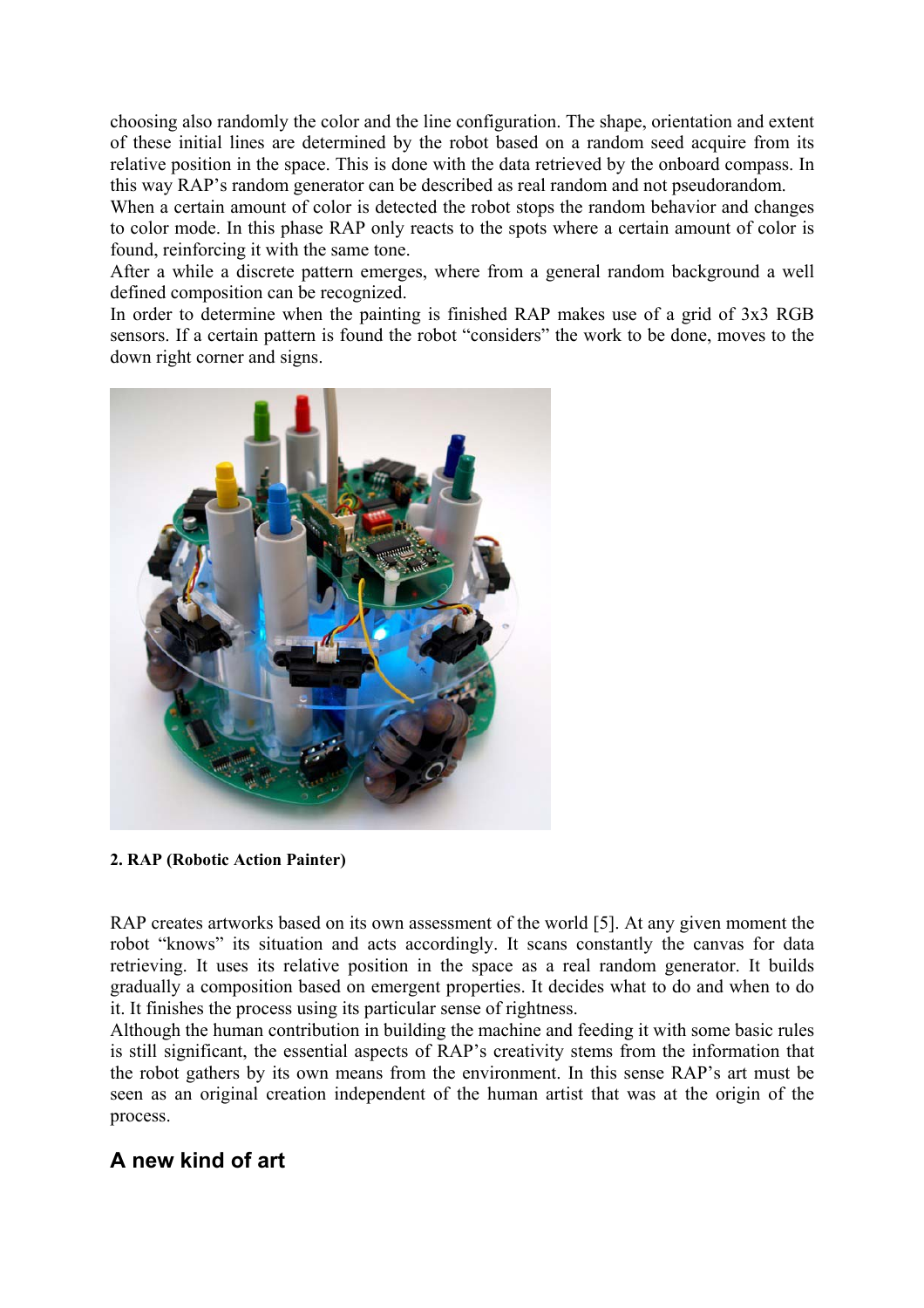RAP and the other of my painting robots were created to paint. Not my paintings but their own paintings. Such an objective addresses some of the most critical ideas on art, robotics and artificial intelligence.

Today we understand intelligence as a basic feedback mechanism. If a system, any system, is able to respond to a certain stimulus in a way that it changes itself or its environment we can say that some sort of intelligence is present. 'Sheer' intelligence is therefore something that doesn't need to refer to any kind of purpose, target or quantification. It may plainly be an interactive mechanism of any kind, with no other objective than to process information and to react in accordance to available output capabilities.

Yet this is not what we usually observe in most of the artificial intelligence undertakings. For one part because human intelligence is still seen as the key model to be followed and by which all the experiments should be measured and evaluate. Artificial intelligence is in general a shadow of what we believe to be the human mind and behavior. As opposed to this, my painting robots were built without any previous intelligence model, human or other. Although the starting point was bioinspiration, in particular modeling social insect's emergent behavior, the idea was to construct machines able to generate a new kind of art with a minimum of fitness constraints, optimization parameters or real life simulation. It is the simple mechanism of feedback and stigmergy that is at work here.

RAP is a singular species, with a particular form of intelligence and a kind of life of its own. It does art works as other species build nests, change habitats or create social affiliations.



#### **3. A painting by RAP**

If robots would appreciate art RAP's paintings would probably be the ones they like most. As these artworks expresses true machine creativity. But since we, humans, are for the time being the only pensive observers, the relation between machine art and human aesthetics principles is here the central issue. Many people like the robot paintings, probably because we seem to gladly embrace fractal and chaotic structures. But, more than shapes and colors, what some of us really appreciate in this idea and its associated process, is the fact that it questions some of